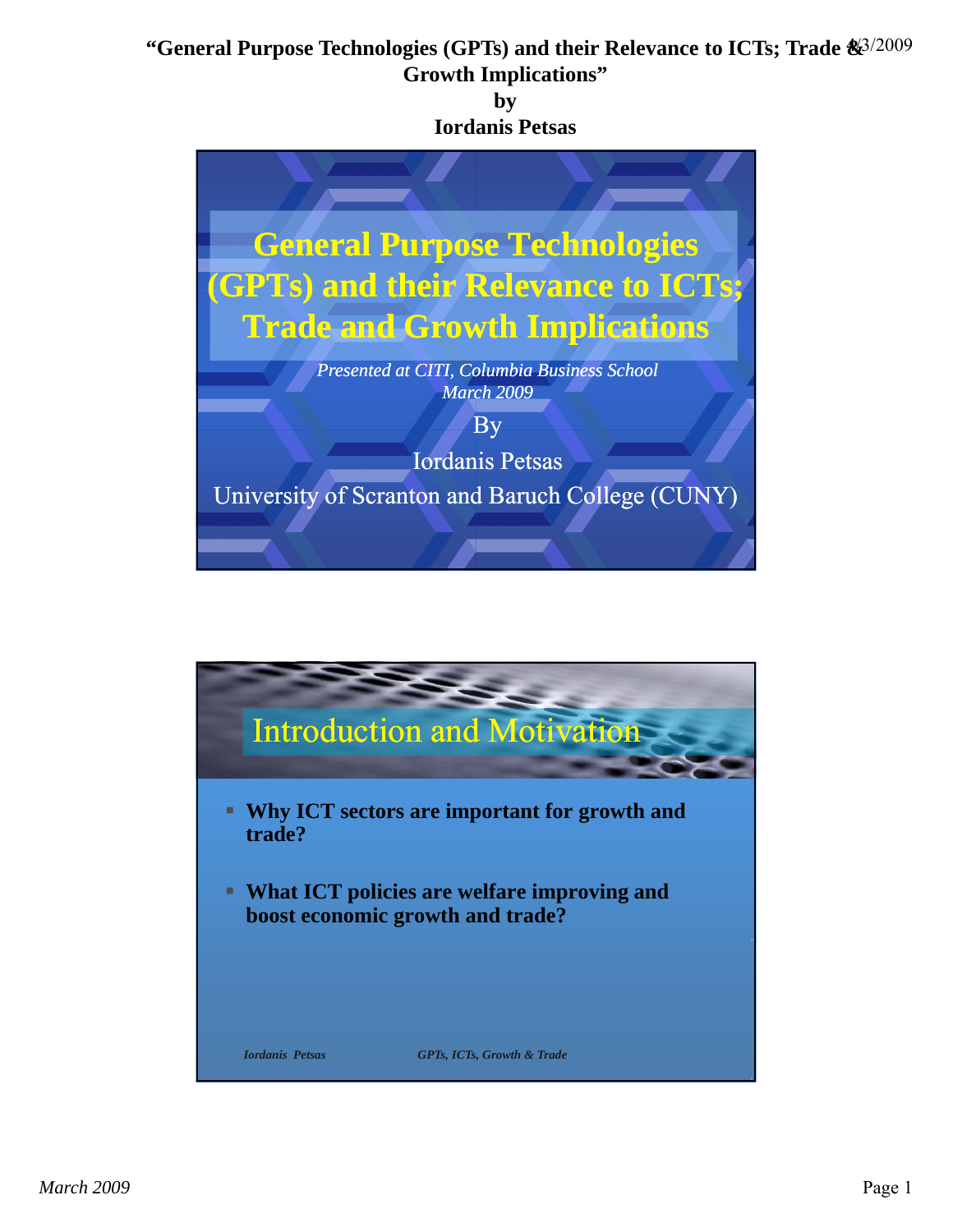

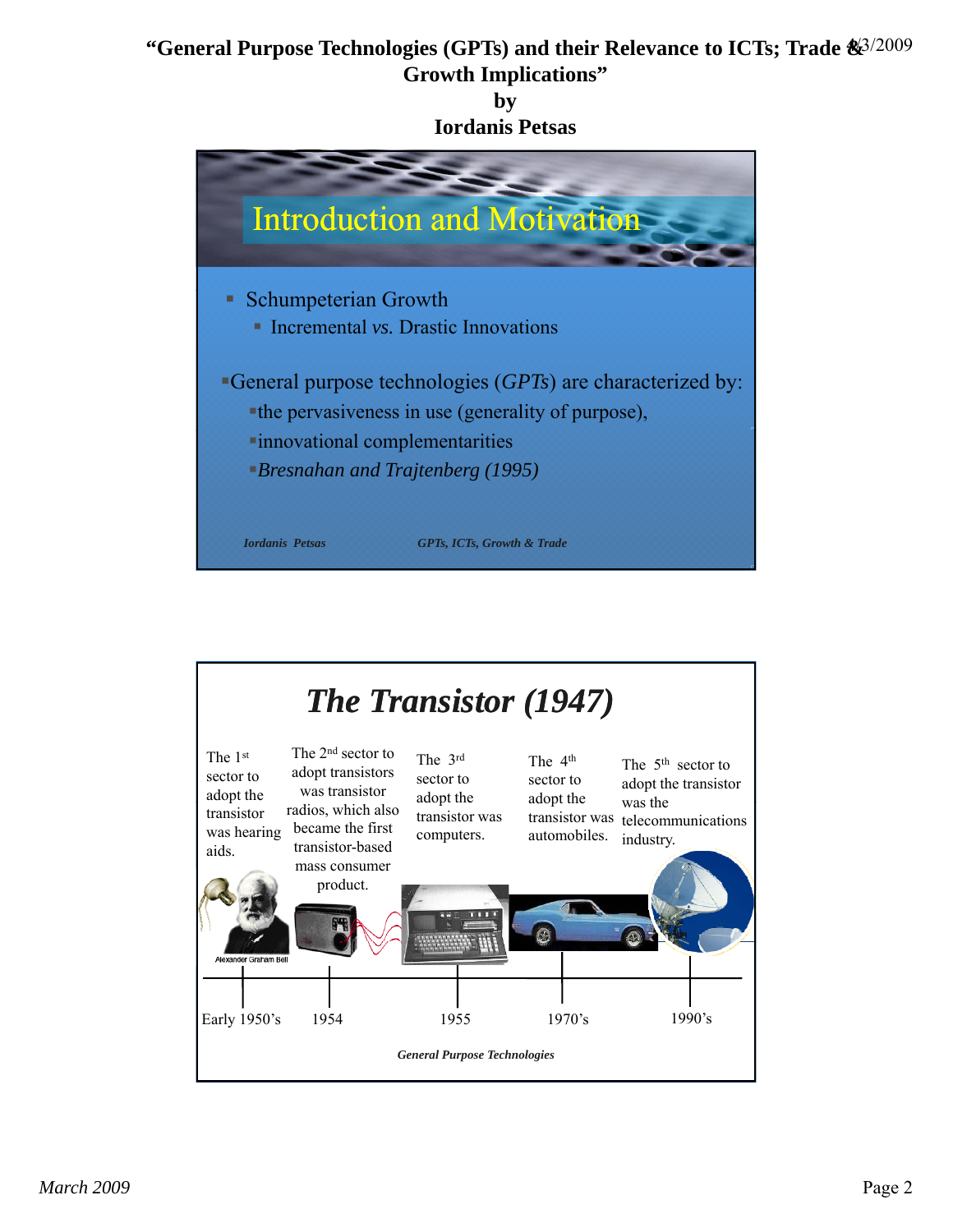**by**



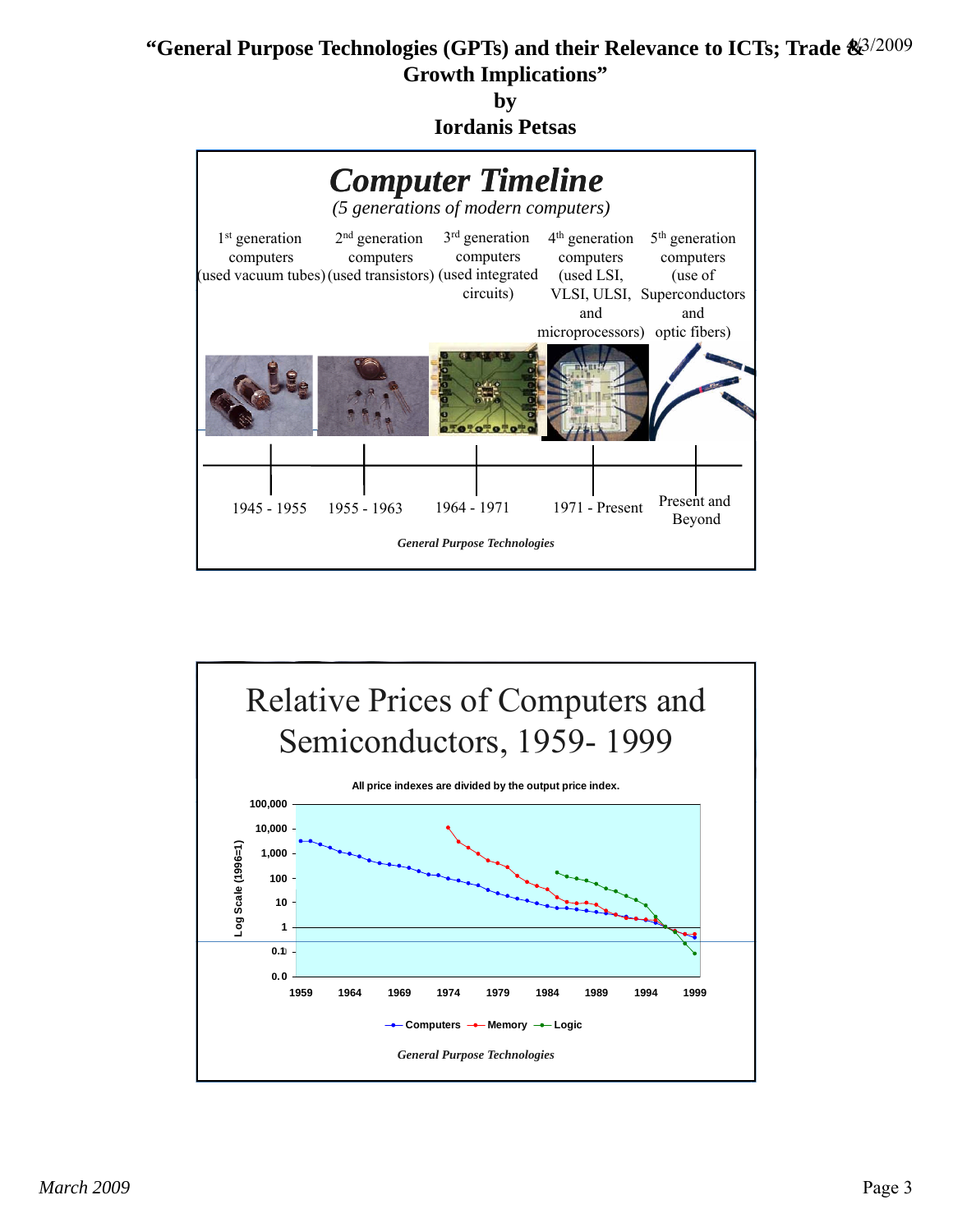**by**



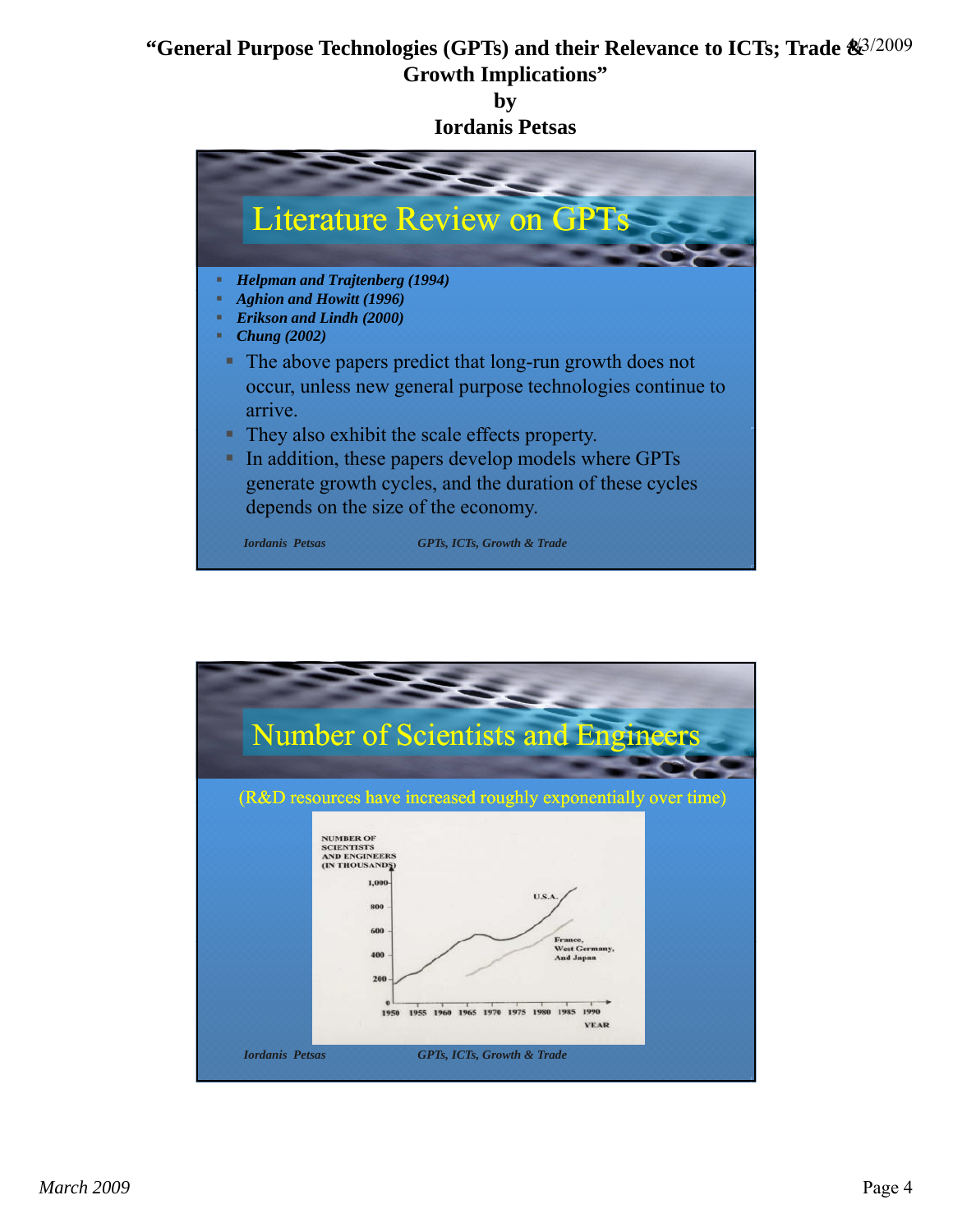

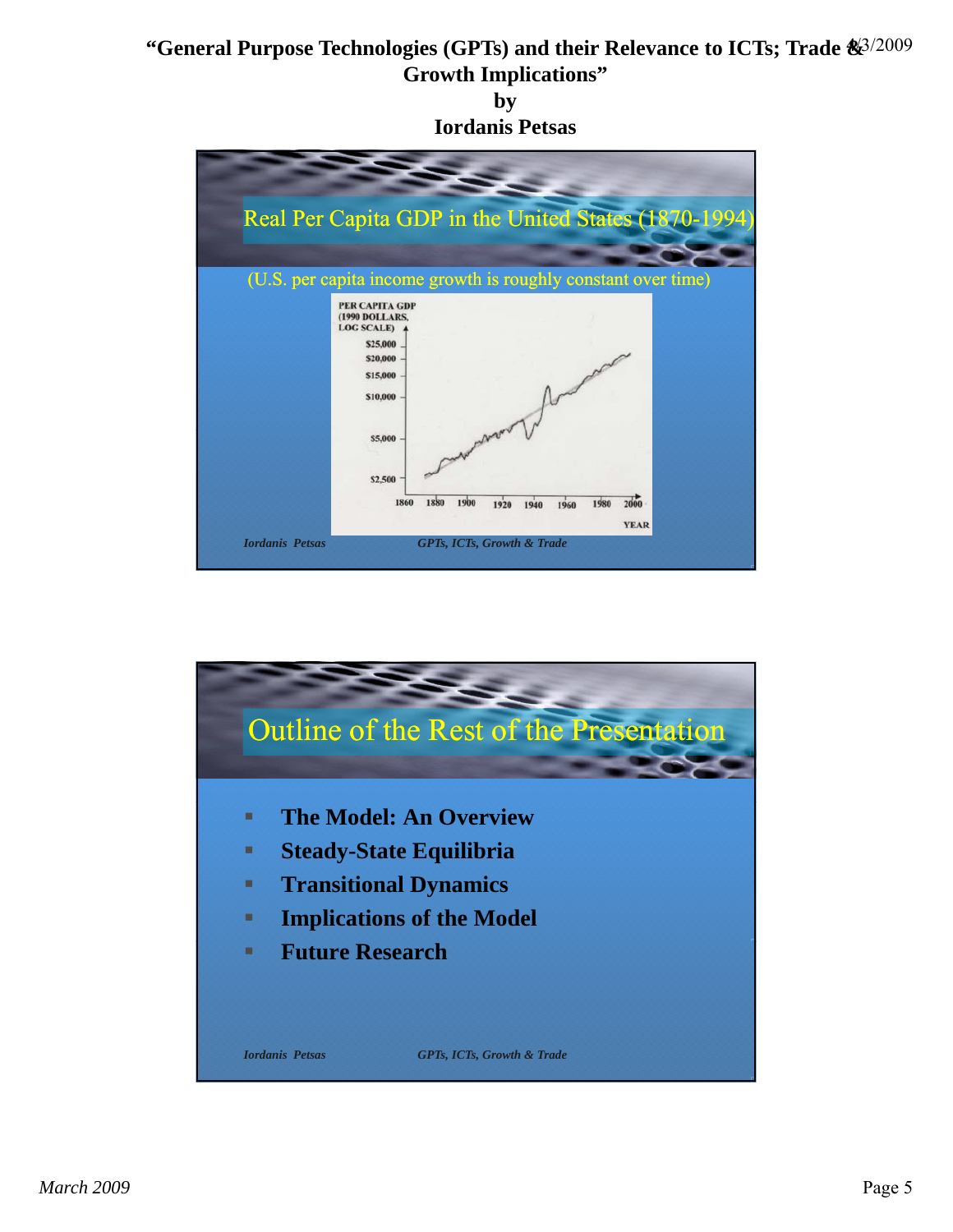**by**



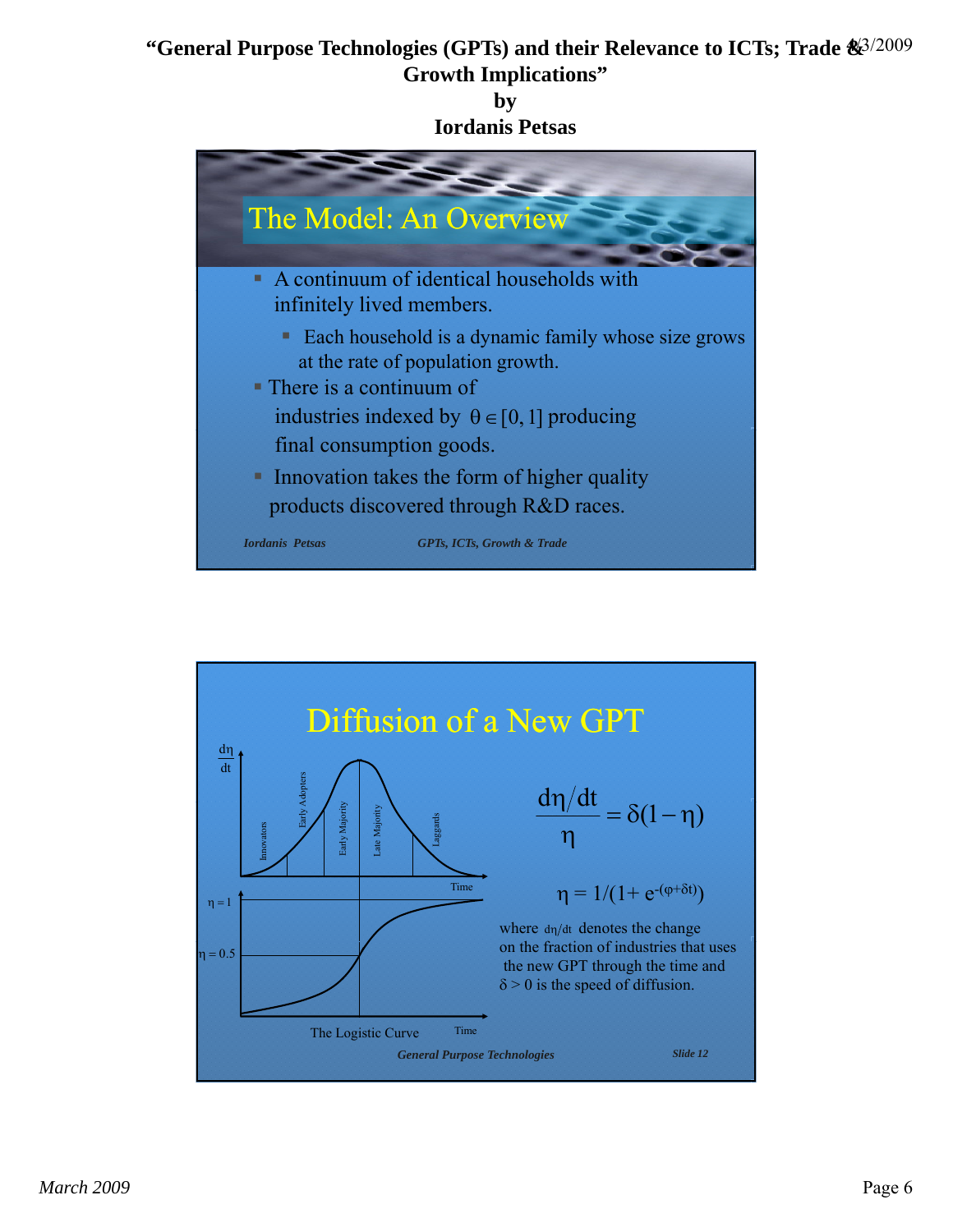**by**



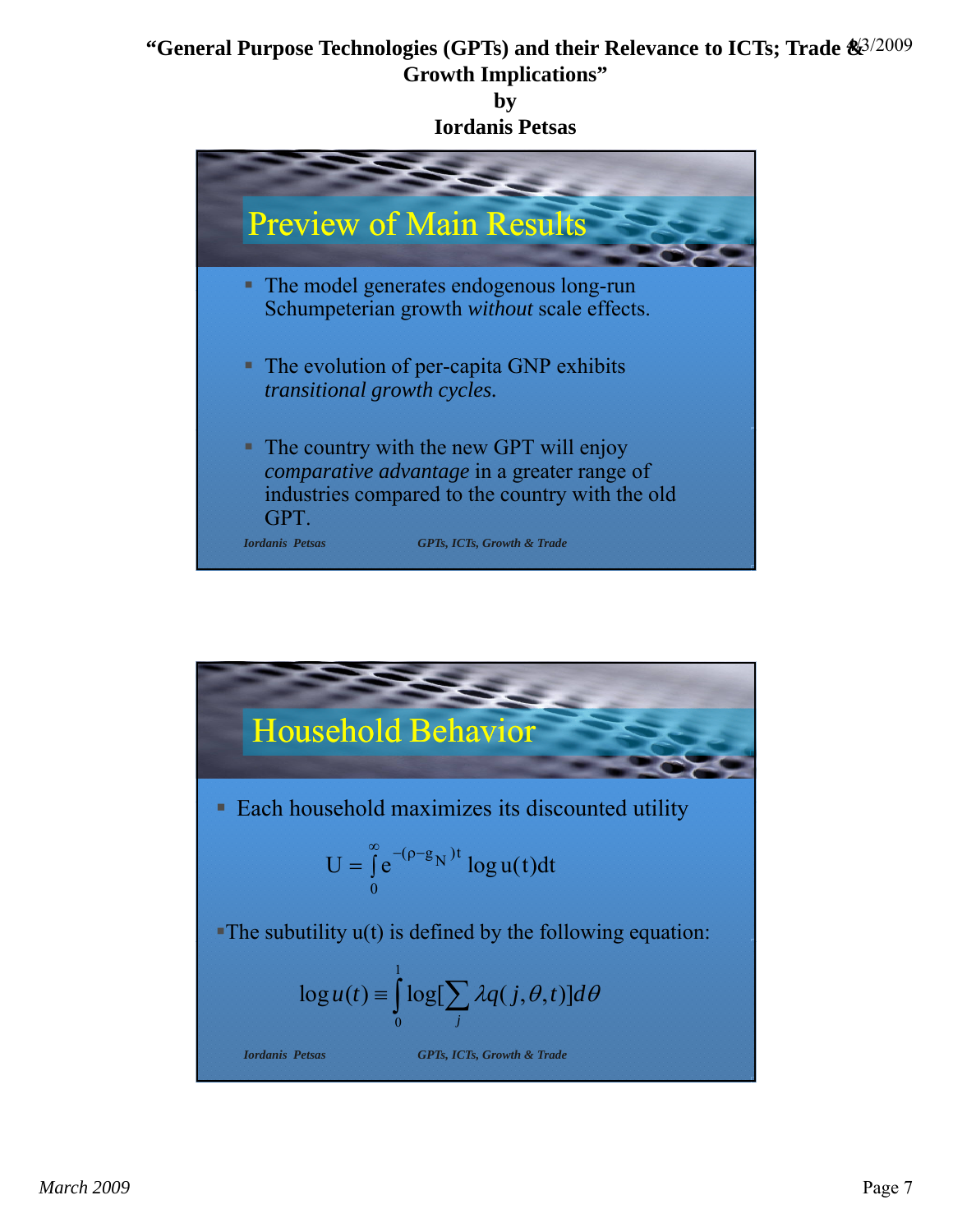**by**



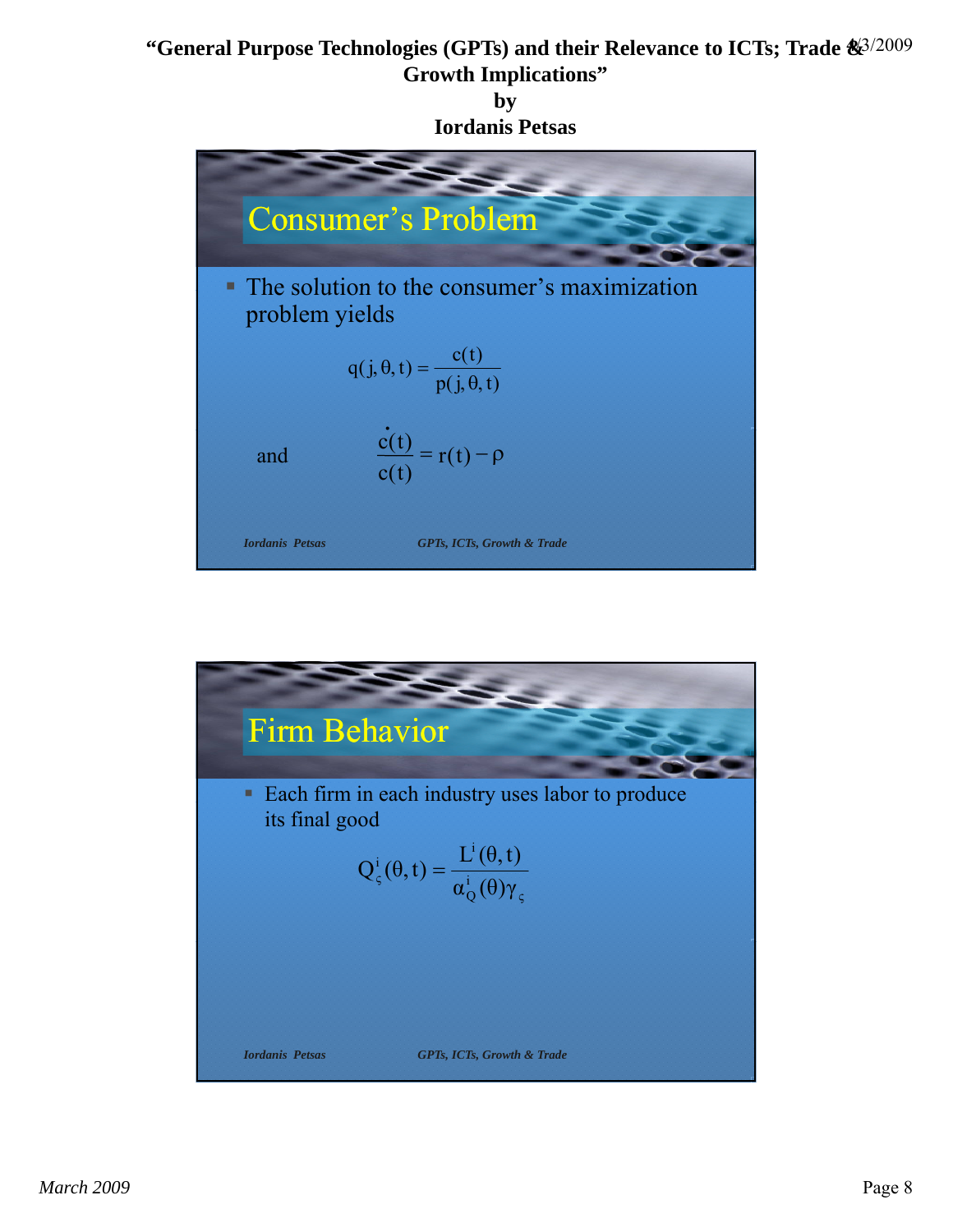

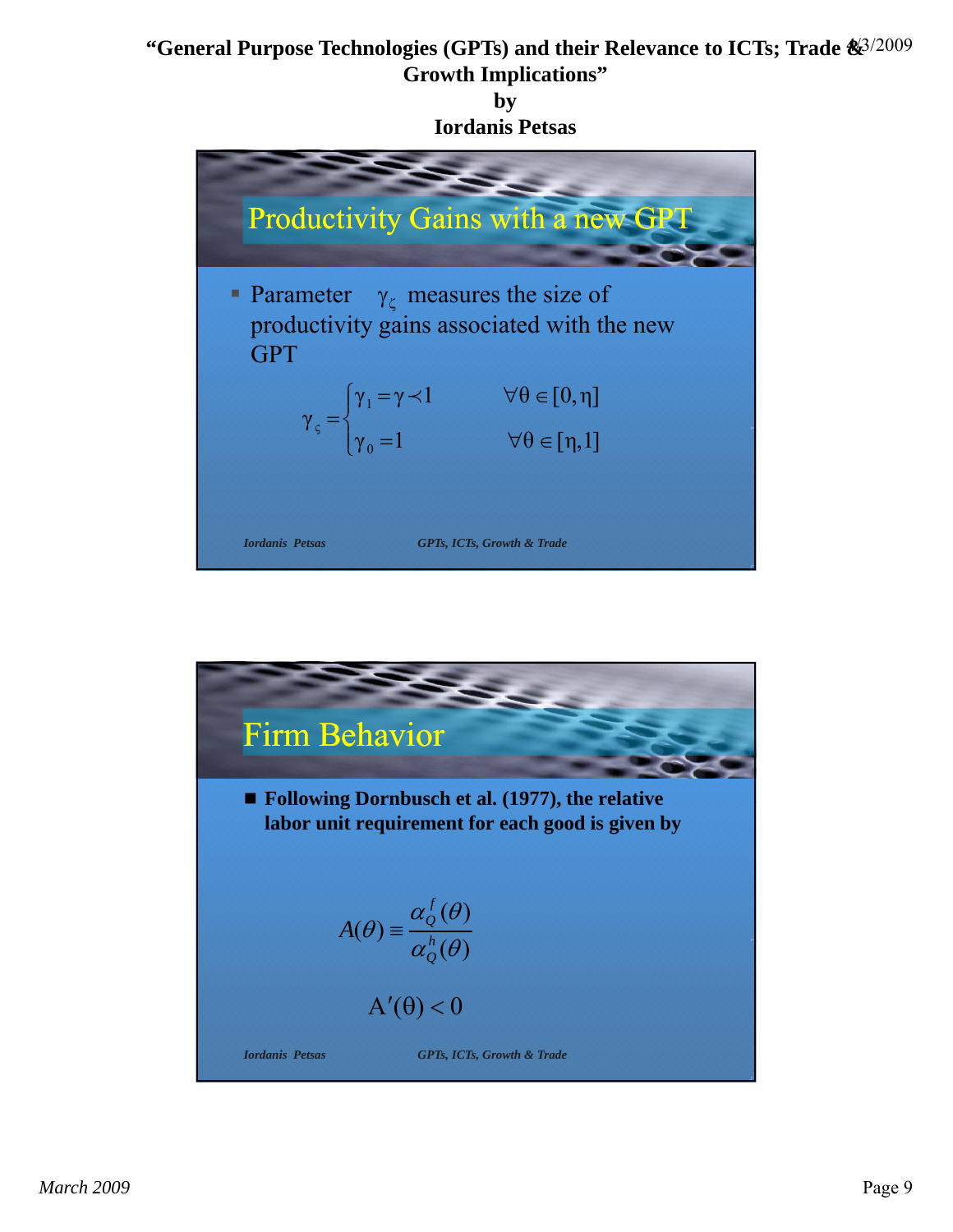**by**



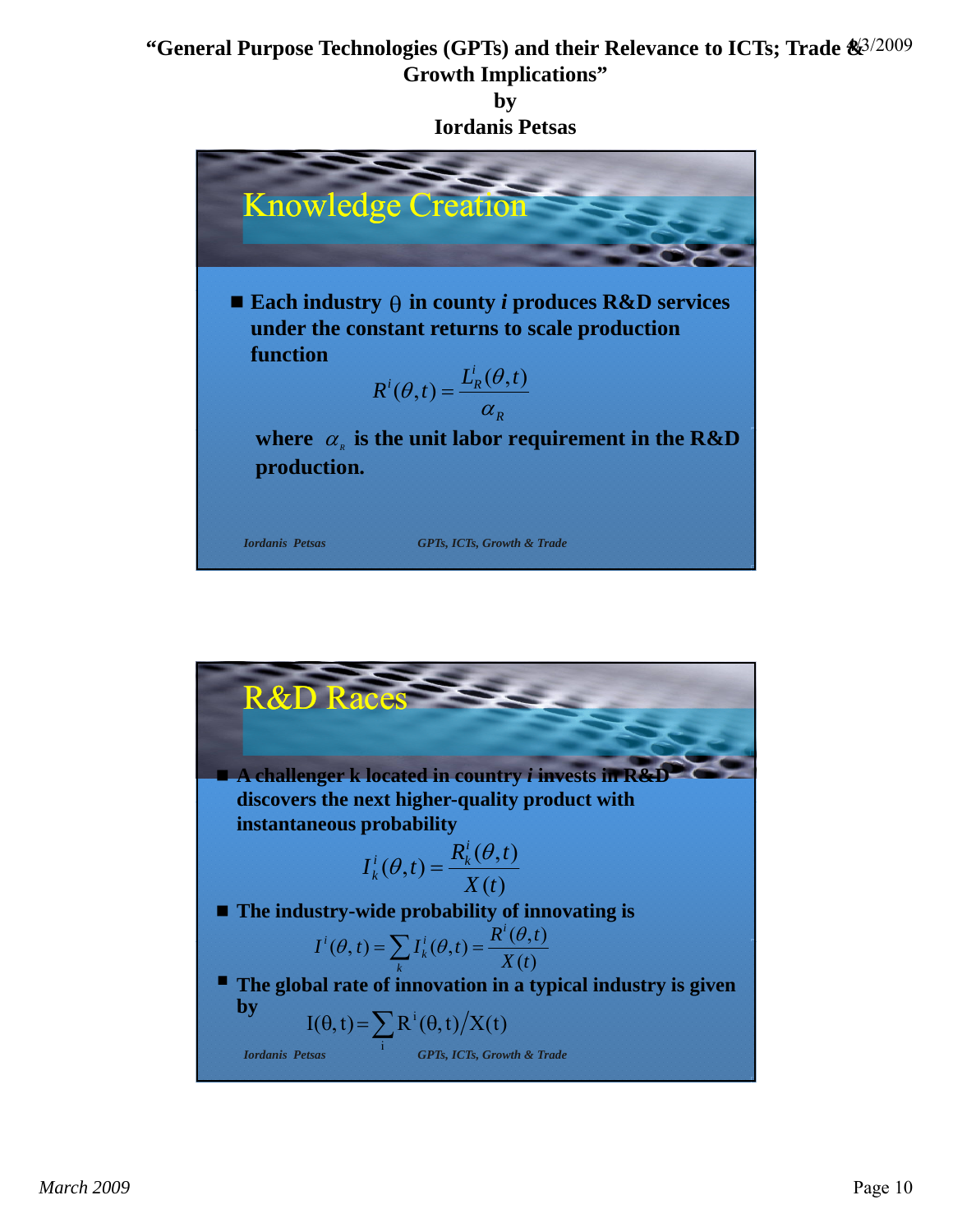

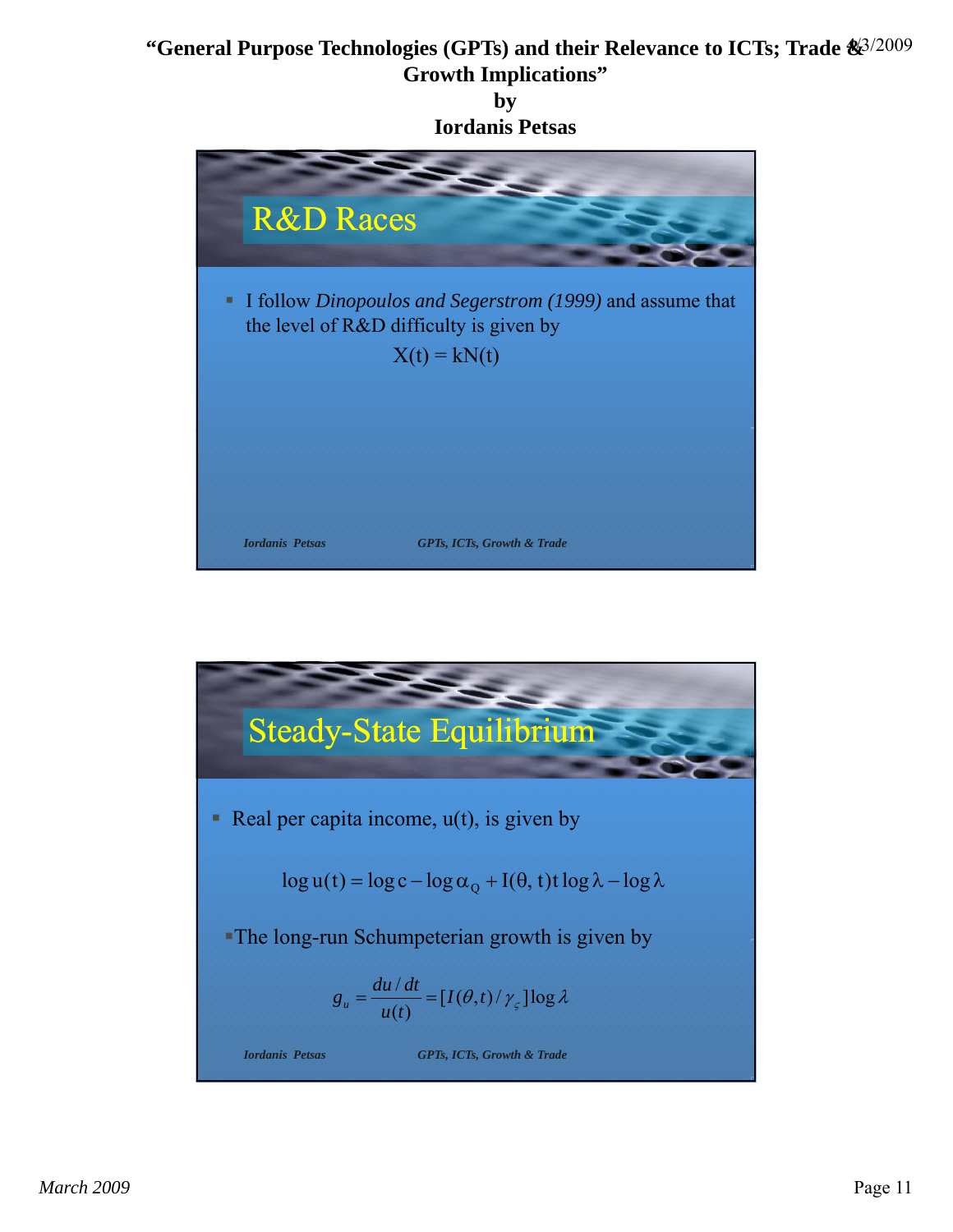

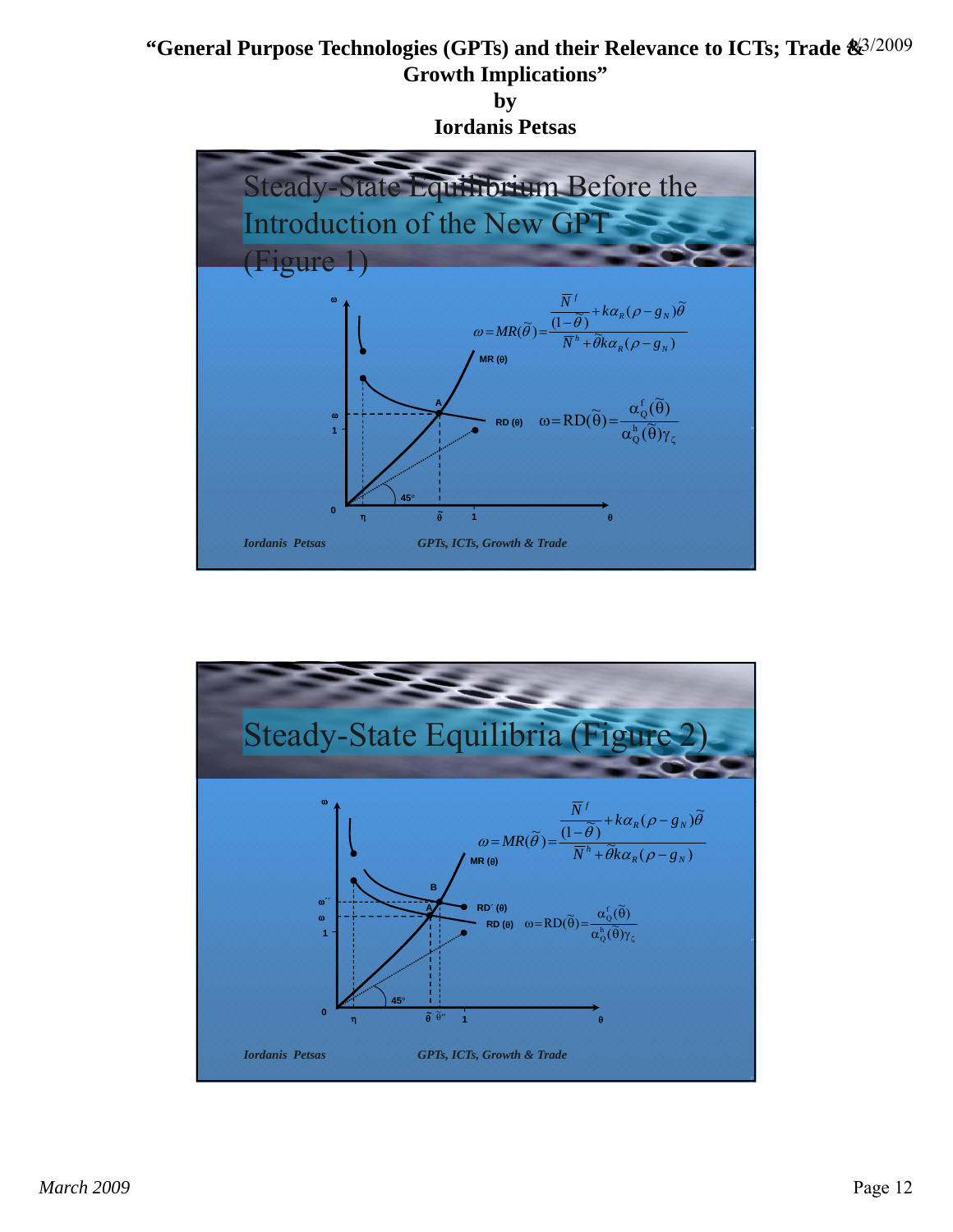

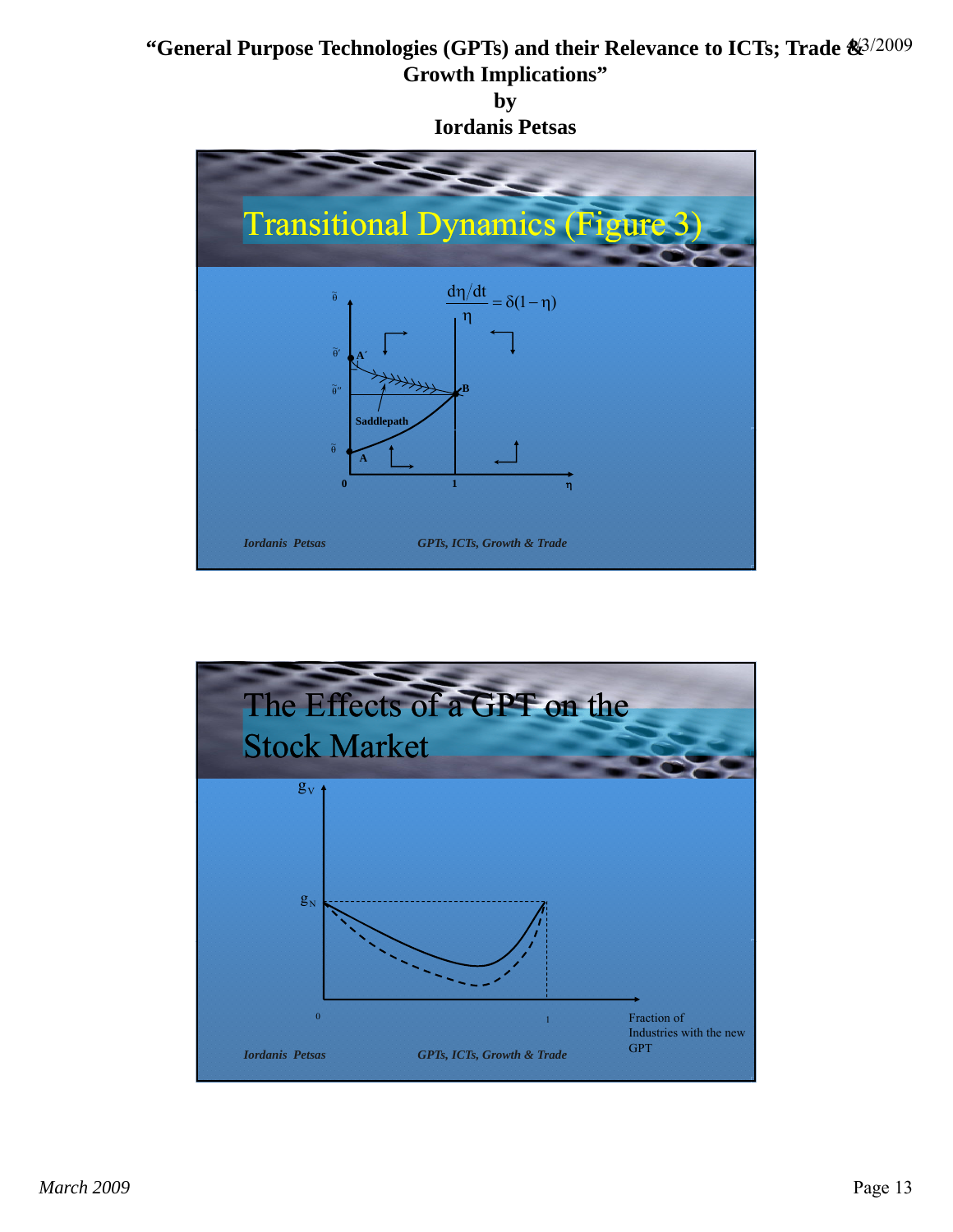